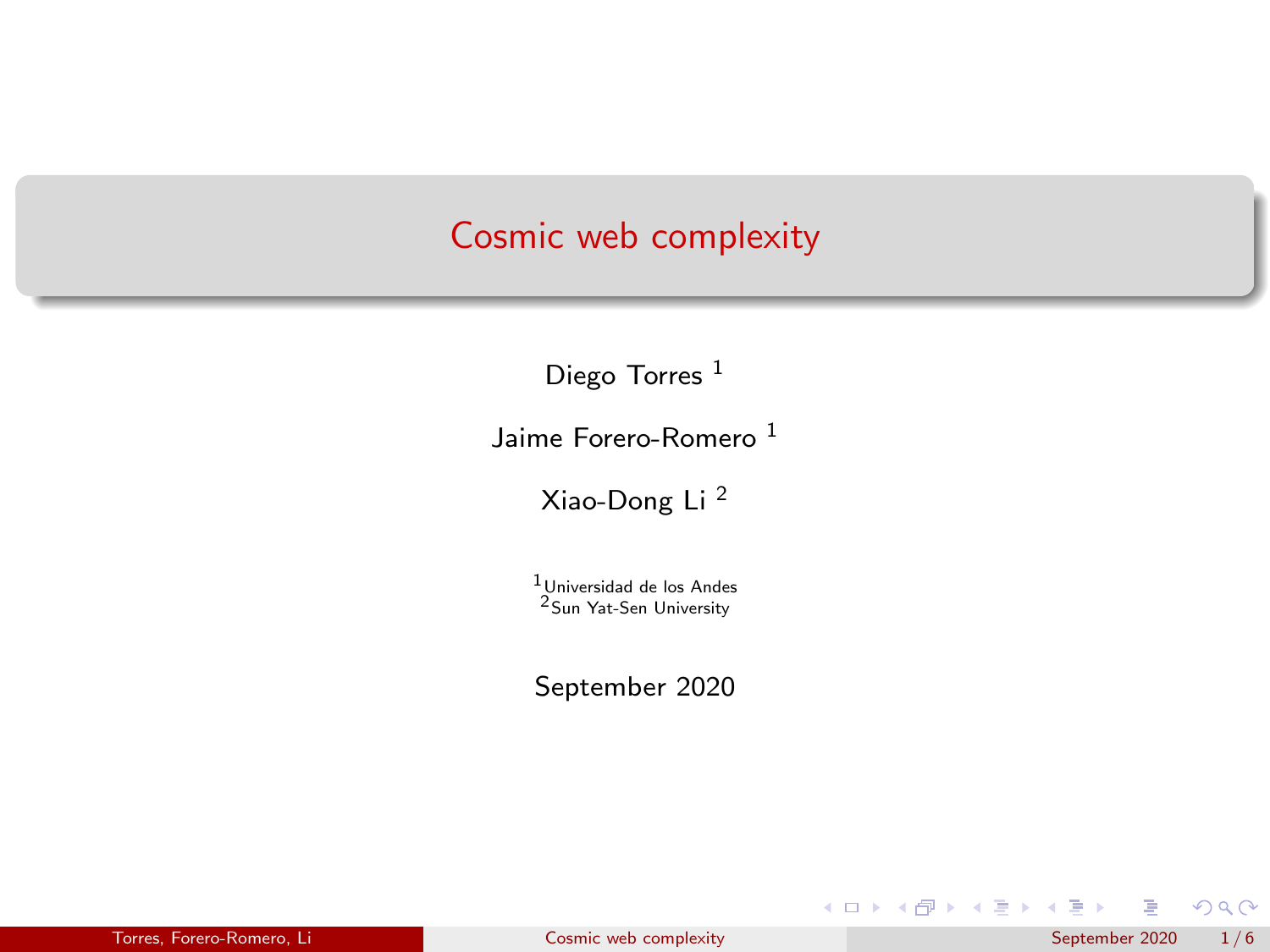- The two point correlation function is the customary way of describing the matter distribution of the universe, since it is easy to measure and interpret.
- Other approaches study the connectivity of different graphs constructed on the galaxy distribution.
- In this work we explore the statistical complexity of the  $\beta$ -skeleton graph as one of these alternatives.

 $\Omega$ 

メロトメ 御 トメ ミトメ ミト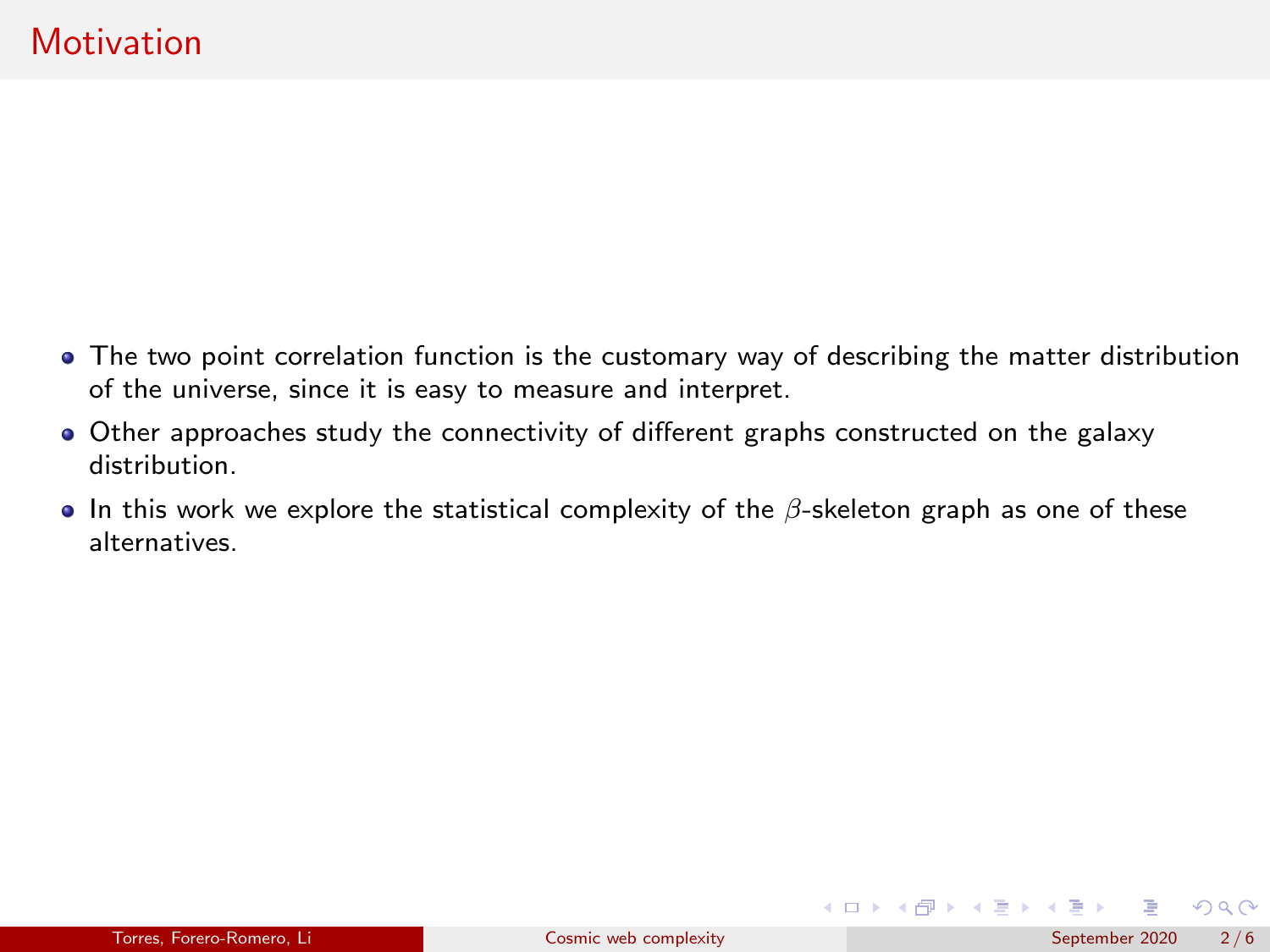# Methodology

The  $\beta$ -skeleton is a graph in which the connectivity is controlled by a positive real number  $β$ . As  $β$  increases the graph tends to be more disconnected.



We construct this graph for a set of dark matter halos from N-body simulations from the Abacus Cosmos project. From this graph we compute the probability of a node to have  $n$  connections  $P(n)$ .

We then apply the definition of statistical complexity introduced by Lamberti et. al, given by the following equation:

$$
C(P)=\frac{H(P)D(P,U)}{D^*},
$$

where  $D(P, U)$  is the Jensen-Shannon divergence between P and the uniform distribution U

$$
D(P, U) = S\left(\frac{P+U}{2}\right) - \frac{S(P) + S(U)}{2},
$$

イロト イ御 トイ ヨ トイ ヨ)

and  $D^*$  is a normalization constant.

 $\Omega$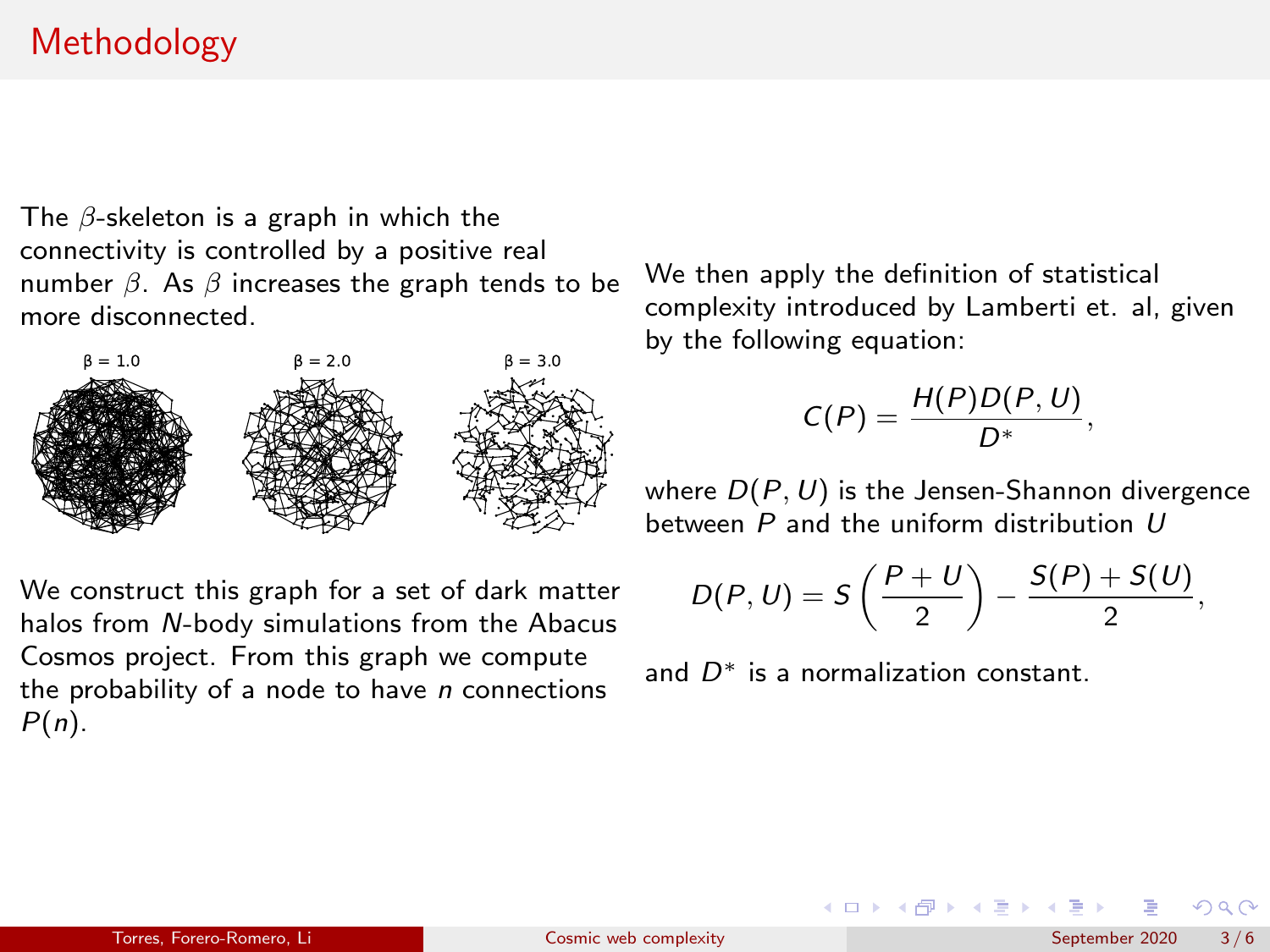#### First results

In the figure below are shown the  $C(\beta)$  curves for a simulated catalog and a random catalog.



We can explain this issue by looking at the number distribution of both catalogs.



This figure reveals the main problem of using this definition for this particular problem: the random points do not have a null complexity, as they should, making it hard to distinguish one catalog from the other.

If the complexity for the random points were to be zero, the distribution has to be the uniform distribution. Since this is not the case, we can replace the term  $D(P, U)$  by  $D(P, R)$ , where R is the number distribution of a random set of points.

 $4$  ロ }  $4$   $\overline{m}$  }  $4$   $\overline{m}$  }  $4$   $\overline{m}$ 

 $\Omega$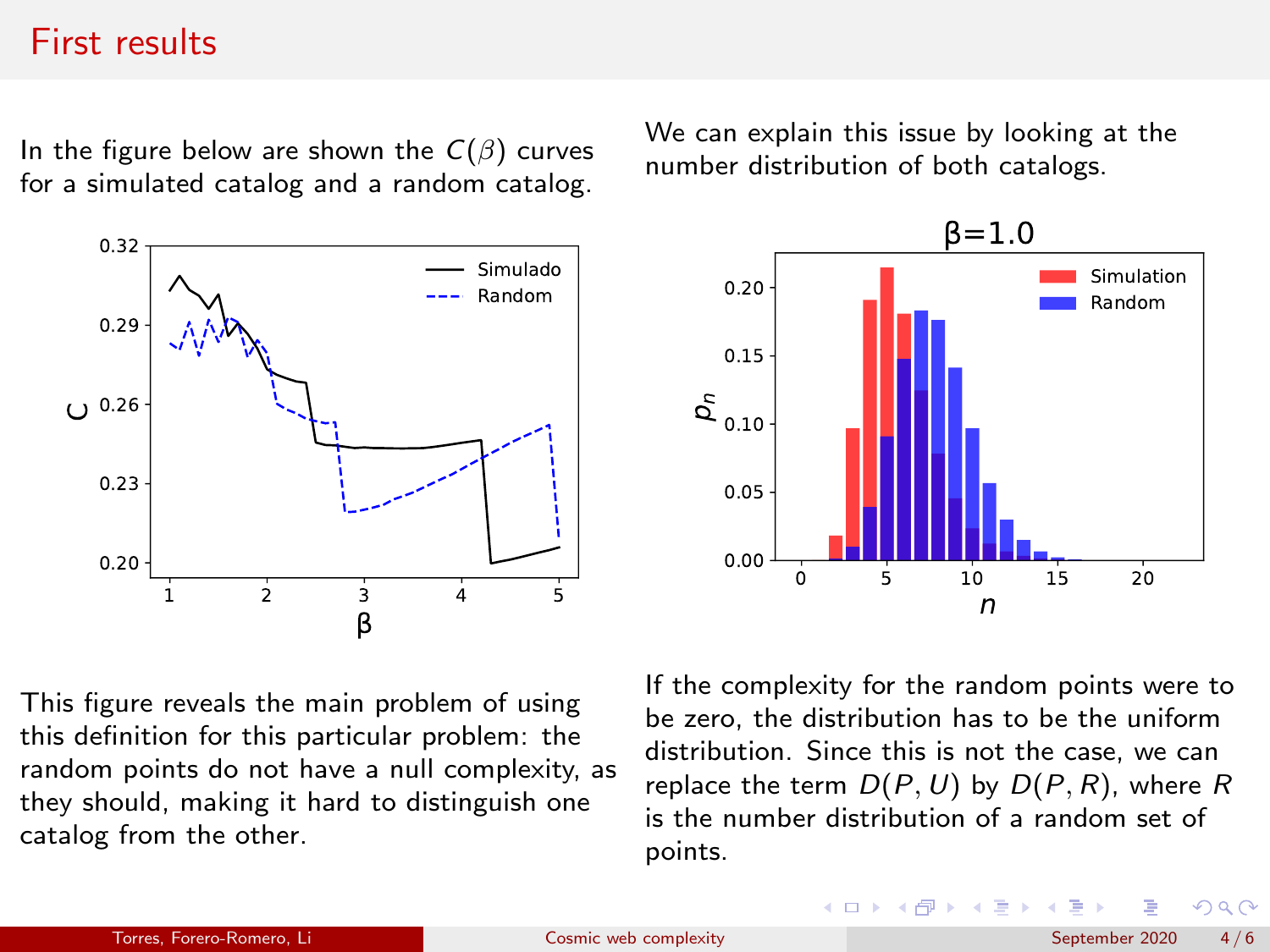## **Results**

We found this new complexity to be of order  $10^{-1}$  bits<sup>2</sup> and reaching its minimum value at  $\beta \approx 3.3$ .



We explored the influence on complexity of different factors and parameters: cosmic variance, geometry, RSD, redshift evolution, number density and cosmological parameters.

 $299$ 

 $4$  ロ }  $4$   $6$  }  $4$   $\equiv$  }  $4$